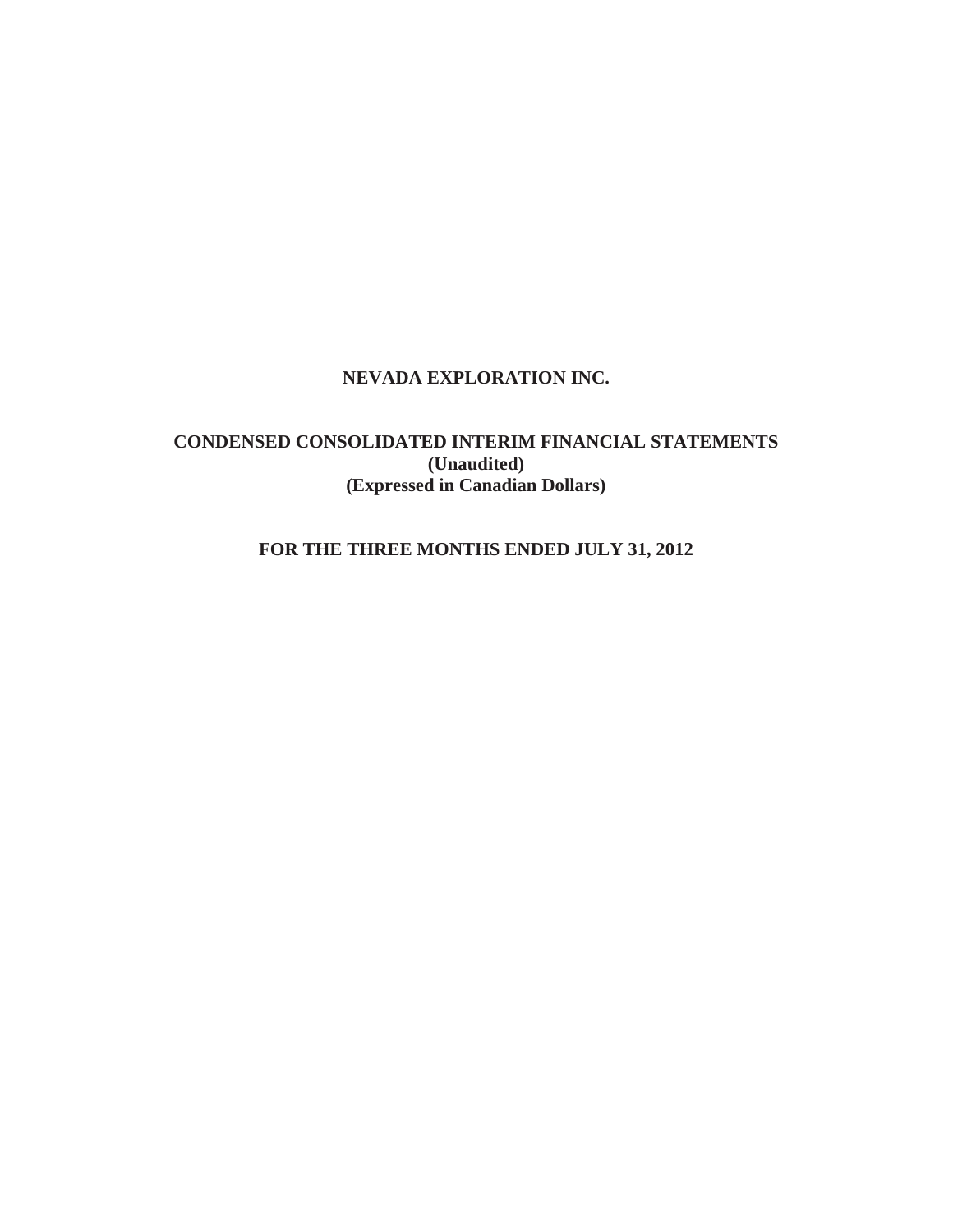# **UNAUDITED CONDENSED CONSOLIDATED INTERIM FINANCIAL STATEMENTS**

In accordance with National Instrument 51-102 released by the Canadian Securities Administrators, the Company discloses that its auditors have not reviewed the unaudited condensed consolidated interim financial statements for the period ended July 31, 2012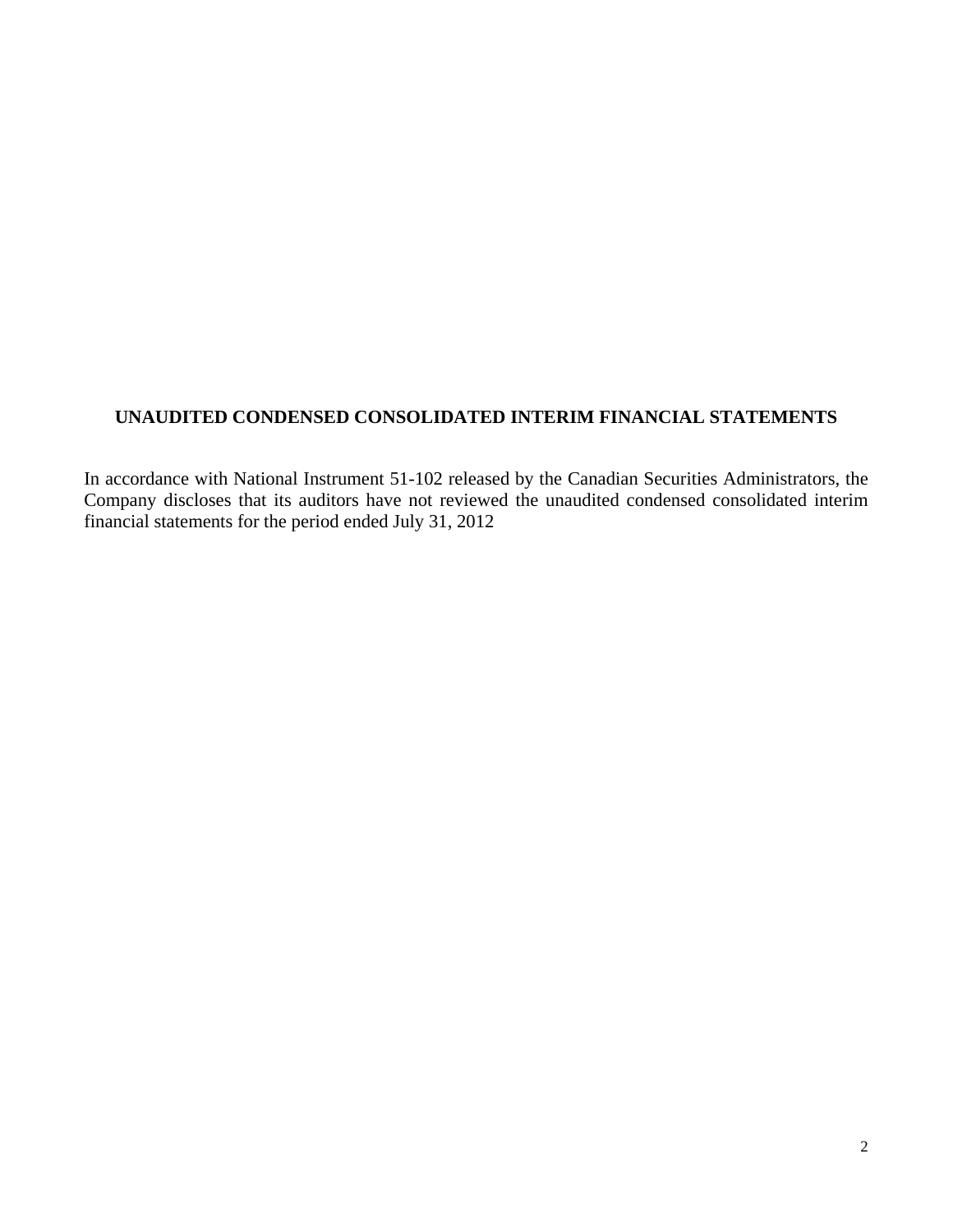# **NEVADA EXPLORATION INC.**  CONDENSED CONSOLIDATED INTERIM STATEMENTS OF FINANCIAL POSITION (Unaudited) (Expressed in Canadian Dollars) AS AT

|                                                                           | July 31,<br>2012 | April 30,<br>2012 |
|---------------------------------------------------------------------------|------------------|-------------------|
| <b>ASSETS</b>                                                             |                  | (Audited)         |
| <b>Current assets</b>                                                     |                  |                   |
| Cash                                                                      | \$<br>453,042    | \$<br>777,826     |
| Accounts receivable (Note 3)                                              | 83,385           | 15,190            |
| Prepaid expenses (Note 4)                                                 | 15,523           | 16,279            |
| Loans receivable (Note 16)                                                | 9,305            | 9,052             |
| <b>Total current assets</b>                                               | 561,255          | 818,347           |
| <b>Non-current assets</b>                                                 |                  |                   |
| Equipment (Note 6)                                                        | 156,989          | 162,440           |
| Exploration and evaluation assets (Note 7)                                | 6,178,755        | 6,002,903         |
| Deposits and bonds (Note 8)                                               | 94,340           | 93,101            |
| <b>Total non-current assets</b>                                           | 6,430,084        | 6,258,444         |
| <b>Total assets</b>                                                       | \$<br>6,991,339  | \$<br>7,076,791   |
|                                                                           |                  |                   |
| <b>LIABILITIES AND EQUITY</b>                                             |                  |                   |
| <b>Current liabilities</b>                                                |                  |                   |
| Accounts payable and accrued liabilities (Note 9)                         | \$<br>230,082    | \$<br>233,663     |
| Current portion of finance lease obligations (Note 10)                    | 5,317            | 7,184             |
| <b>Total current liabilities</b>                                          | 235,399          | 240,847           |
| <b>Equity</b>                                                             |                  |                   |
| Capital stock (Note 11)                                                   | 15,133,699       | 15,072,716        |
| Reserves (Note 12)                                                        | 1,152,950        | 1,323,621         |
| Deficit                                                                   | (9,530,709)      | (9,560,393)       |
| <b>Total equity</b>                                                       | 6,755,940        | 6,835,944         |
| <b>Total liabilities and equity</b>                                       | \$<br>6,991,339  | \$<br>7,076,791   |
| $\mathbf{e}$<br>$\rightarrow$<br>$\sqrt{N}$<br>$\rightarrow$<br><b>NT</b> |                  |                   |

**Nature of operations and going concern** (Note 1)

# **Approved and authorized on behalf of the Board on September 21, 2012:**

| "Wade Hodges" | Jirector | "Cyrus Driver" | Jirector. |
|---------------|----------|----------------|-----------|
| Wade Hodges   |          | Cvrus Driver   |           |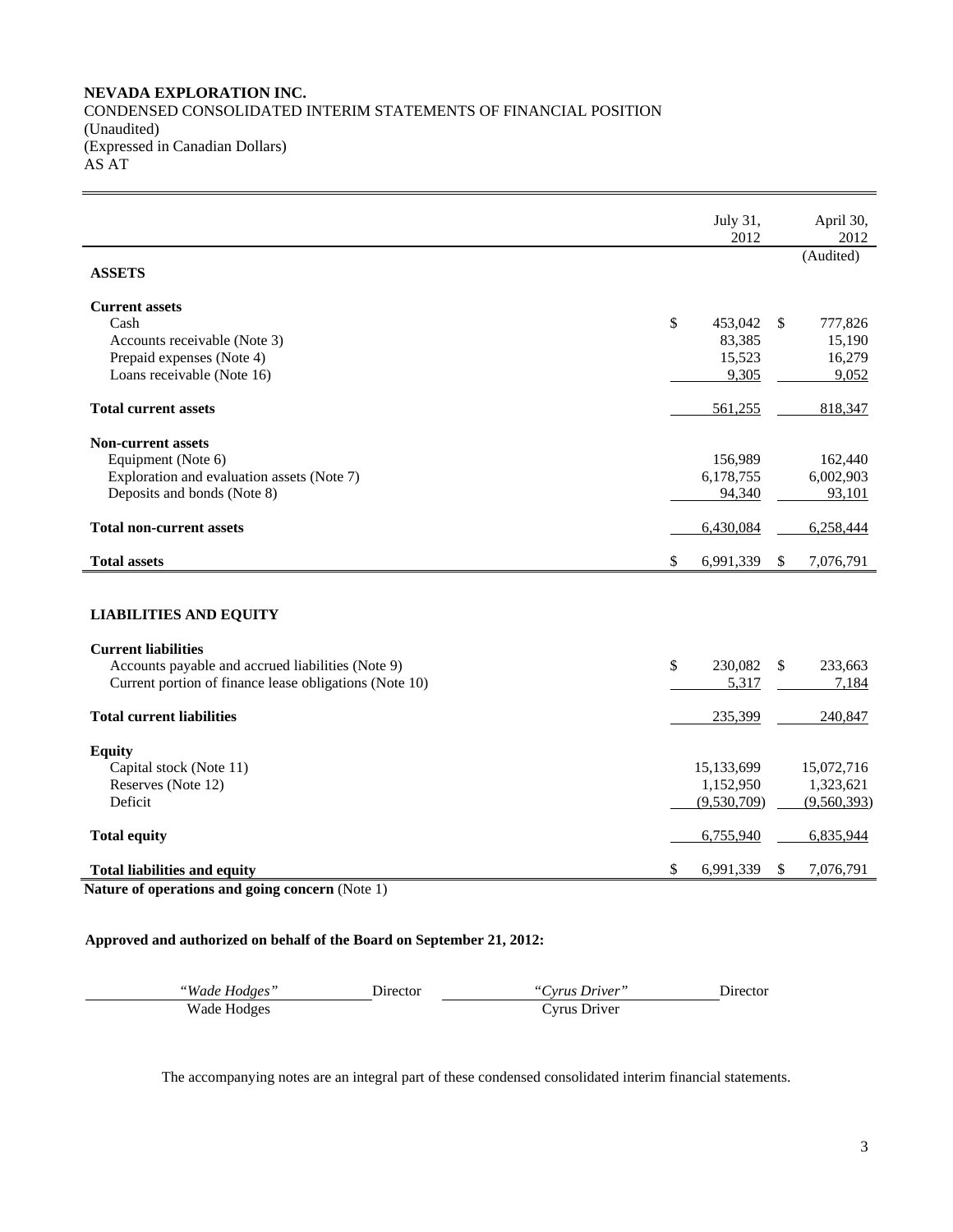# **NEVADA EXPLORATION INC.**  CONDENSED CONSOLIDATED INTERIM STATEMENTS OF COMPREHENSIVE INCOME (LOSS) (Unaudited) (Expressed in Canadian Dollars)

|                                                               | Three months<br>ended<br>July 31,<br>2012 | Three months<br>ended<br>July 31,<br>2011 |
|---------------------------------------------------------------|-------------------------------------------|-------------------------------------------|
|                                                               |                                           |                                           |
| <b>INCOME</b>                                                 |                                           |                                           |
| Project management and consulting                             | \$<br>62,442                              | \$<br>219,824                             |
| Interest                                                      | 117                                       | 105                                       |
| <b>Total income</b>                                           | 62,559                                    | 219,929                                   |
|                                                               |                                           |                                           |
| <b>EXPENSES</b>                                               |                                           |                                           |
| Amortization                                                  | 17,380                                    | 17,043                                    |
| General exploration costs                                     | 11,170                                    |                                           |
| Interest and bank charges                                     | 464                                       | 788                                       |
| Office expenses and other                                     | 18,744                                    | 17,612                                    |
| Professional fees, consulting and investor relations (Note 5) | 41,172                                    | 47,624                                    |
| Project management and consulting                             | 24,700                                    | 41,119                                    |
| Rent                                                          | 23,946                                    | 26,525                                    |
| Salaries (Note 17)                                            | 106,993                                   | 108,298                                   |
| Share-based payment (Note 12)                                 | 2,634                                     | 1,821                                     |
| Travel                                                        | 1,085                                     | 3,775                                     |
|                                                               | 248,288                                   | 264,605                                   |
| <b>Loss from operations</b>                                   | (185, 729)                                | (44,676)                                  |
|                                                               |                                           |                                           |
| OTHER COMPREHENSIVE INCOME                                    |                                           |                                           |
| Currency translation adjustment                               | 83,515                                    | 54,766                                    |
| Comprehensive income (loss) for the period                    | \$<br>(102, 214)                          | \$<br>10,090                              |
| Basic and diluted loss per common share                       | \$<br>(0.00)                              | \$<br>(0.00)                              |
| Weighted average number of common shares outstanding          | 118,000,634                               | 100,633,938                               |
|                                                               |                                           |                                           |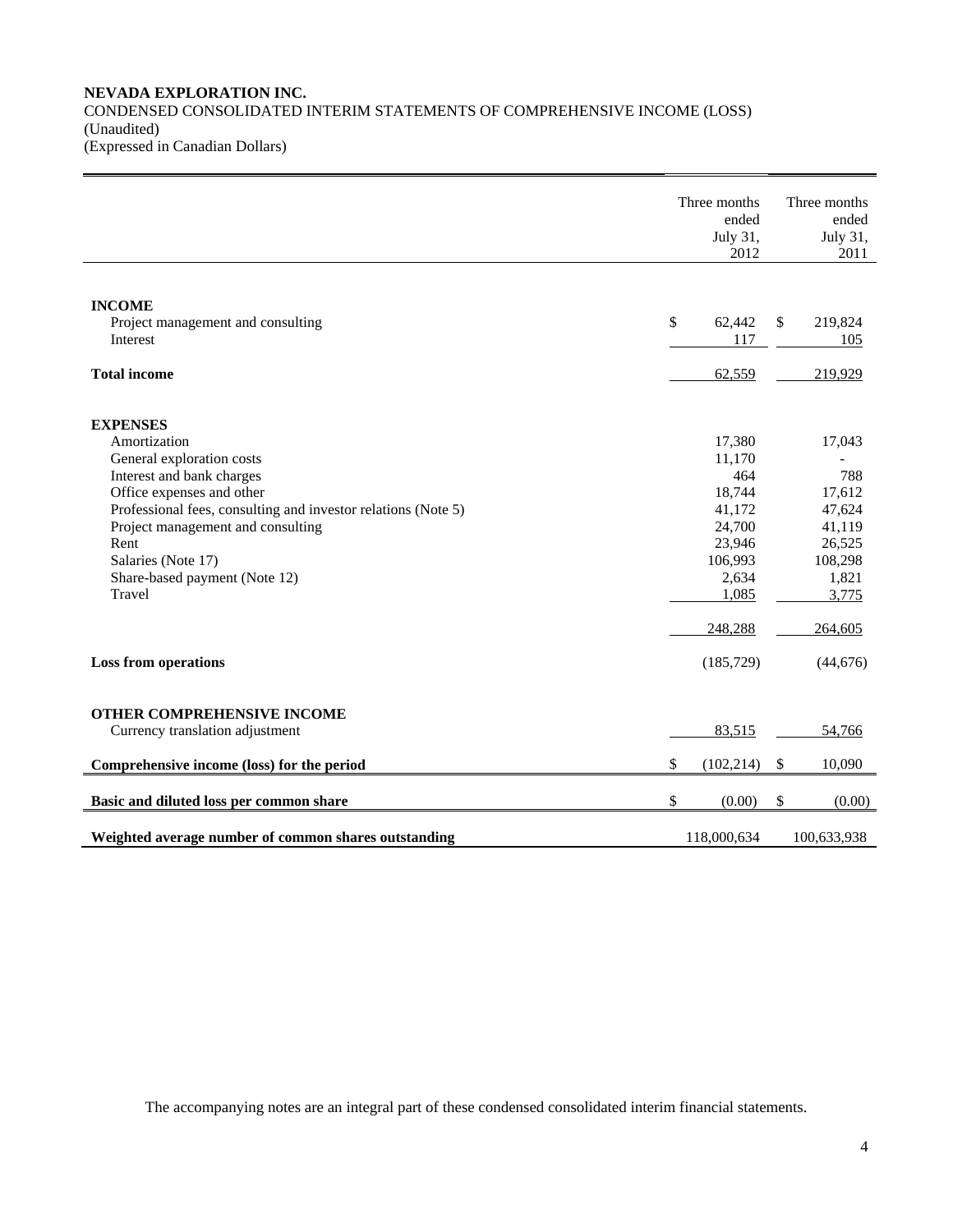CONDENSED CONSOLIDATED INTERIM STATEMENTS OF CHANGES IN EQUITY (Unaudited)

(Expressed in Canadian Dollars)

|                                            |               |     | Capital Stock |               |                           | Reserves |            |               |           |     |                         |     |                   |               |             |     |                 |
|--------------------------------------------|---------------|-----|---------------|---------------|---------------------------|----------|------------|---------------|-----------|-----|-------------------------|-----|-------------------|---------------|-------------|-----|-----------------|
|                                            | <b>Shares</b> |     | Amount        |               | Subscriptions<br>Received |          | Options    |               | Warrants  |     | Currency<br>Translation |     | Total<br>Reserves |               | Deficit     |     | Total<br>Equity |
| Balance, May 1, 2011                       | 100,532,851   |     | 13,165,319    | $\mathcal{S}$ |                           |          | 1,838,008  | \$            | 599,596   | -\$ | (439, 962)              | -S  | 1,997,642         | <sup>\$</sup> | (9,419,477) | -\$ | 5,743,484       |
| Private placements                         | 4,650,000     |     | 372,000       |               |                           |          |            |               |           |     |                         |     |                   |               |             |     | 372,000         |
| Share issuance costs – cash                |               |     | (15,280)      |               |                           |          |            |               |           |     |                         |     |                   |               |             |     | (15,280)        |
| Share issuance costs - warrants            |               |     | (37,937)      |               |                           |          |            |               | 37,937    |     |                         |     | 37,937            |               |             |     |                 |
| Share issuance $costs - agent \, warrants$ |               |     | (3,470)       |               |                           |          |            |               | 3,470     |     |                         |     | 3,470             |               |             |     |                 |
| Subscriptions received                     |               |     |               |               | 40,000                    |          |            |               |           |     |                         |     |                   |               |             |     | 40,000          |
| Stock-based payment                        |               |     | ۰             |               |                           |          | 1.821      |               |           |     |                         |     | 1,821             |               |             |     | 1,821           |
| Options expired                            |               |     |               |               |                           |          | (272, 178) |               |           |     |                         |     | (272, 178)        |               | 272,178     |     |                 |
| Warrants expired                           |               |     | 149,100       |               |                           |          |            |               | (149,100) |     |                         |     | (149, 100)        |               |             |     |                 |
| Other comprehensive income                 |               |     |               |               | ٠                         |          |            |               |           |     | 54,766                  |     | 54,766            |               |             |     | 54,766          |
| Loss from operations                       |               |     |               |               |                           |          |            |               |           |     |                         |     |                   |               | (44, 676)   |     | (44, 676)       |
| Balance, July 31, 2011                     | 105,182,851   | \$. | 13,629,732    | $\mathbb{S}$  | 40,000                    | \$       | 1,567,651  | $\mathbf{\$}$ | 491,903   | -S  | (385, 196)              | -\$ | 1,674,358         | -S            | (9,191,975) | -S  | 6,152,115       |
| Balance, May 1, 2012                       | 117,815,851   |     | 15,072,716    | \$            |                           | \$.      | 1,320,749  | \$            | 199,166   | -\$ | (196, 294)              | -\$ | 1,323,621         | <sup>\$</sup> | (9,560,393) | -\$ | 6,835,944       |
| Shares for debt                            | 200,000       |     | 20,000        |               |                           |          |            |               |           |     |                         |     |                   |               |             |     | 20,000          |
| Share issuance costs - cash                |               |     | (424)         |               |                           |          |            |               |           |     |                         |     |                   |               |             |     | (424)           |
| Stock-based payment                        |               |     |               |               |                           |          | 2,634      |               |           |     |                         |     | 2,634             |               |             |     | 2,634           |
| Options expired                            |               |     |               |               |                           |          | (215, 413) |               |           |     |                         |     | (215.413)         |               | 215,413     |     |                 |
| Warrants expired                           |               |     | 41.407        |               |                           |          |            |               | (41, 407) |     |                         |     | (41, 407)         |               |             |     |                 |
| Other comprehensive income                 |               |     |               |               |                           |          |            |               |           |     | 83,515                  |     | 83,515            |               |             |     | 83,515          |
| Loss from operations                       |               |     |               |               |                           |          |            |               |           |     |                         |     |                   |               | (185, 729)  |     | (185, 729)      |
| Balance, July 31, 2012                     | 118,015,851   | \$. | 15,133,699    | <sup>\$</sup> |                           | S        | 1,107,970  | \$            | 157,759   | -8  | (112,779)               | S.  | 1,152,950         | \$            | (9,530,709) | -S  | 6,755,940       |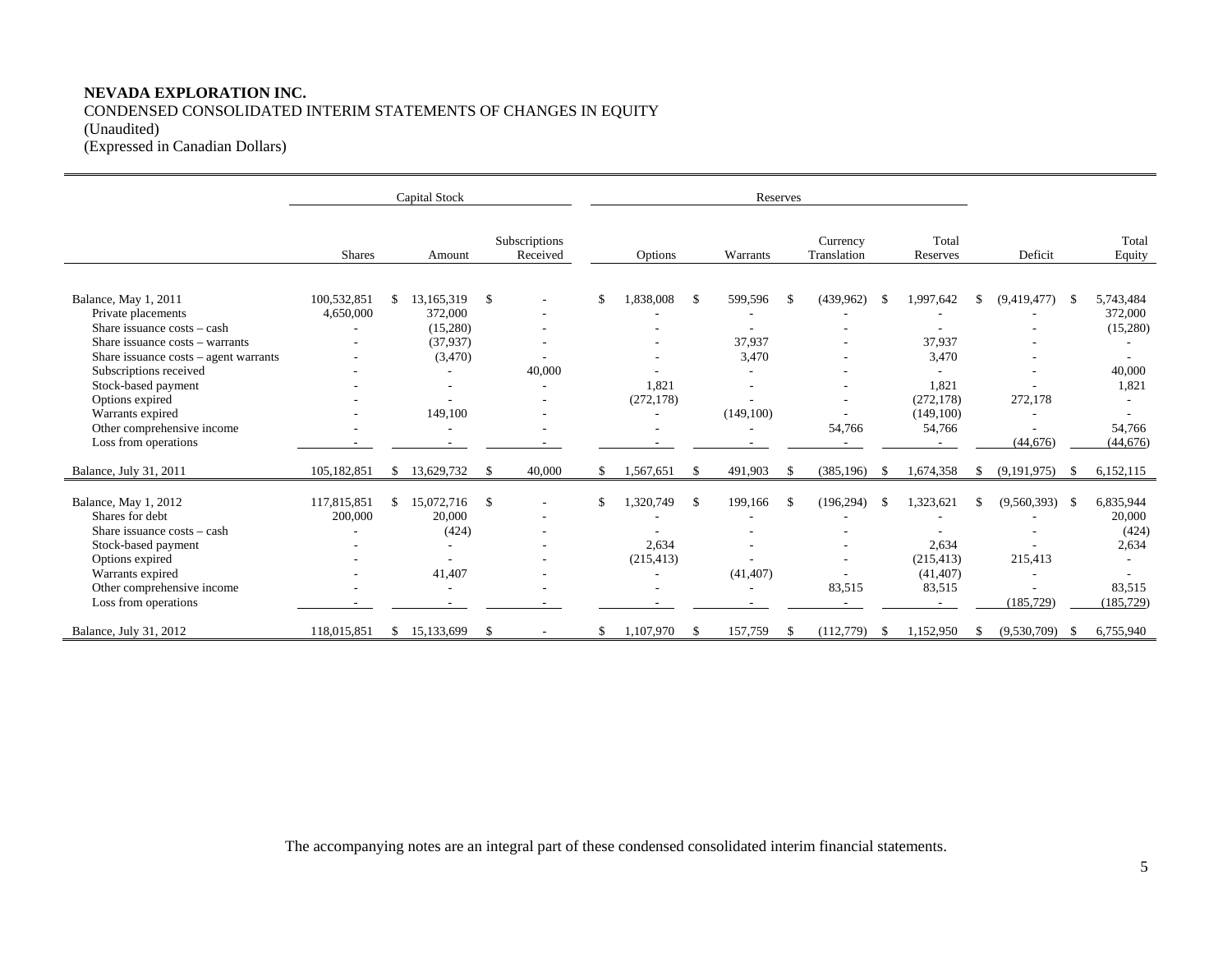# **NEVADA EXPLORATION INC.**  CONDENSED CONSOLIDATED INTERIM STATEMENTS OF CASH FLOWS (Unaudited) (Expressed in Canadian Dollars)

|                                                                      | Three months<br>ended<br>July 31,<br>2012 | Three months<br>ended<br>July 31,<br>2011 |
|----------------------------------------------------------------------|-------------------------------------------|-------------------------------------------|
|                                                                      |                                           |                                           |
| <b>CASH FLOWS FROM OPERATING ACTIVITIES</b>                          |                                           |                                           |
| Loss from operations                                                 | \$<br>$(185,729)$ \$                      | (44, 676)                                 |
| Items not affecting cash:<br>Amortization                            | 17,380                                    | 17,043                                    |
| Accrued interest                                                     | (117)                                     | (109)                                     |
| Loan receivable paid through salary                                  |                                           | 10,203                                    |
| Stock-based payment                                                  | 2,634                                     | 1,821                                     |
| Changes in non-cash working capital items:                           |                                           |                                           |
| Accounts receivables                                                 | (68, 195)                                 | (43,207)                                  |
| Prepaid expenses                                                     | 756                                       |                                           |
| Accounts payable and accrued liabilities                             | (533)                                     | 118,714                                   |
| Net cash provided by (used in) operating activities                  | (233,804)                                 | 59,789                                    |
| <b>CASH FLOWS FROM INVESTING ACTIVITIES</b>                          |                                           |                                           |
| Deposits and bonds                                                   |                                           | 8,600                                     |
| Proceeds from mineral property option                                |                                           | 83,129                                    |
| Exploration and evaluation expenditures                              | (68,316)                                  | (17,504)                                  |
| Net cash provided by (used in) investing activities                  | (68,316)                                  | 74,225                                    |
| <b>CASH FLOWS FROM FINANCING ACTIVITIES</b>                          |                                           |                                           |
| Issuance of capital stock and warrants (net of share issuance costs) | (424)                                     | 356,720                                   |
| Subscriptions received                                               |                                           | 40,000                                    |
| Repayment of finance lease obligations                               | (1,867)                                   | (7,294)                                   |
| Net cash provided by (used in) financing activities                  | (2,291)                                   | 389,426                                   |
| Effect of foreign exchange rate on cash balances                     | (20, 373)                                 | 1,523                                     |
| Change in cash for the period                                        | (324, 784)                                | 524,963                                   |
| Cash, beginning of period                                            | 777,826                                   | 151,145                                   |
| Cash, end of period                                                  | \$<br>453.042                             | \$<br>676,108                             |

**Supplemental disclosure with respect to cash flows** (Note 13)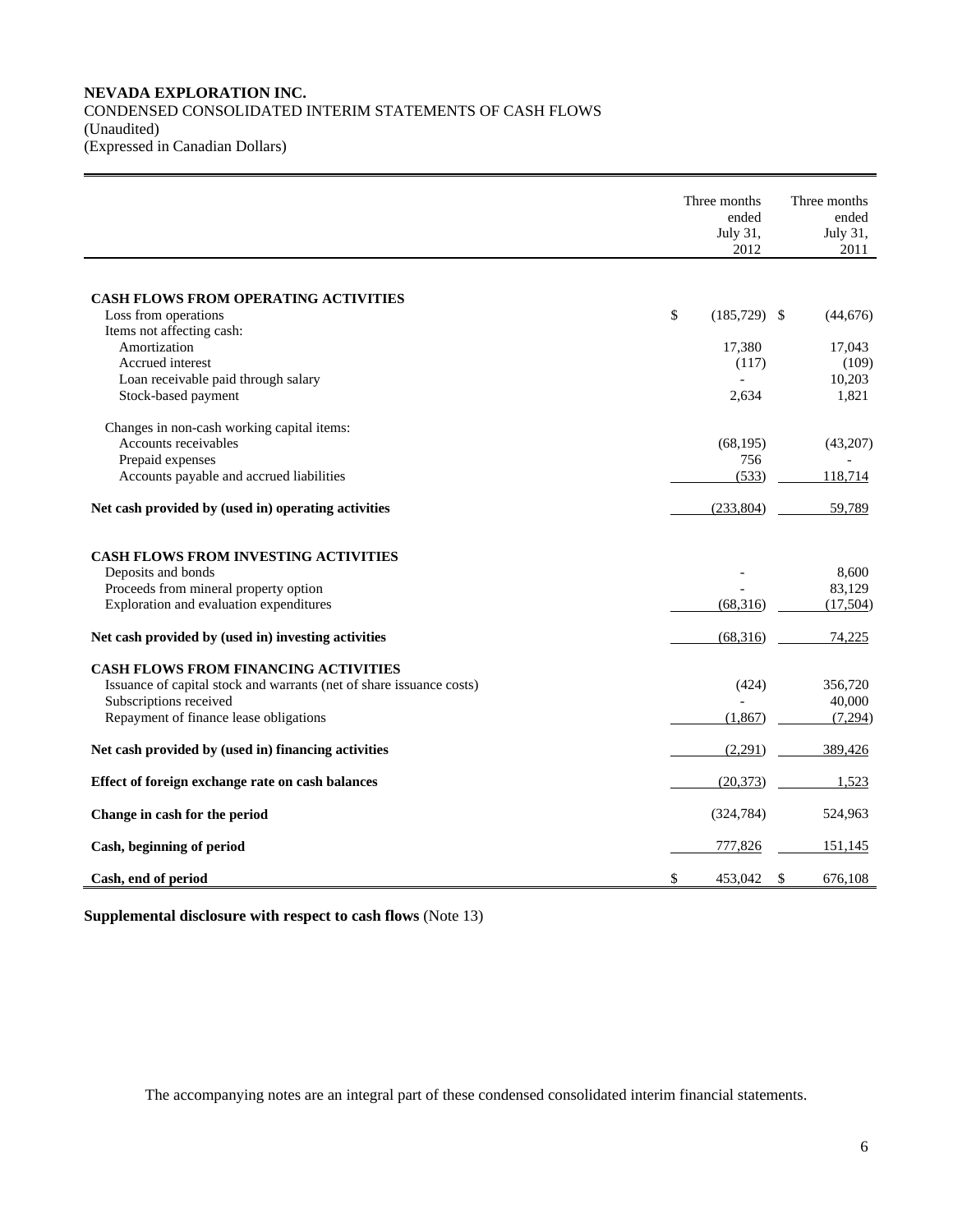# **1. NATURE OF OPERATIONS AND GOING CONCERN**

The Company was incorporated on April 6, 2006 under the Canada Business Corporations Act and is in the business of acquiring and exploring mineral properties. On July 14, 2010, the Company amalgamated with its subsidiary 2107189 Ontario Inc. The Company has not yet determined whether its properties contain reserves that are economically recoverable. The amounts shown for mineral properties and related deferred exploration costs represent costs incurred to date and do not reflect present or future values. The recoverability of these capitalized costs is dependent upon the existence of economically recoverable reserves, the ability of the Company to obtain necessary financing to complete the development of those reserves, and future profitable production.

The Company is listed on the TSX Venture Exchange ("TSX-V") under the trading symbol "NGE" and the Company's head office is located at Suite 1500 - 885 West Georgia Street, Vancouver, BC V6C 3E8. The Company's registered and records office is located at 25th Floor, 700 W. Georgia St., Vancouver, BC V7Y 1B3.

 These condensed consolidated interim financial statements are authorized for issue on behalf of the Board of Directors on September 21, 2012.

#### Going concern

These condensed consolidated interim financial statements have been prepared in accordance with International Financial Reporting Standards ("IFRS") on a going concern basis that presumes the realization of assets and discharge of liabilities in the normal course of business. There are material uncertainties related to adverse conditions and events that cast significant doubt on the Company's ability to continue as a going concern.

During the period ended July 31, 2012, the Company incurred a comprehensive loss of \$102,214 and as at that date, the Company had accumulated deficit of \$9,530,709, a working capital surplus of \$325,826 and negative cash flows from operations of \$233,804. These factors create material uncertainties that may cast significant doubt upon the Company's ability to continue as a going concern.

As is common with junior mining companies, the Company continues to seek capital through various means including the issuance of equity and/or debt to finance its on-going and planned exploration activities and to cover administrative costs.

In order to continue as a going concern and to meet its corporate objectives, the Company will require additional financing through debt or equity issuances or other available means. Although the Company has been successful in the past in obtaining financing, there is no assurance that it will be able to obtain adequate financing in the future or that such financing will be on terms advantageous to the Company.

 Recovery of the carrying value of the mining claims and related deferred exploration expenditures are dependent upon the discovery of economically recoverable resources, the ability of the Company to develop necessary financing to continue exploration and development, the ability of the Company to secure and maintain title and beneficial interest in the properties, entering into agreements with others to explore and develop the properties and upon future profitable production or proceeds from disposition of such properties.

 These condensed consolidated interim financial statements do not include any adjustments to the amounts and classification of assets and liabilities that might be necessary should the Company be unable to continue operations. Such adjustments would be material.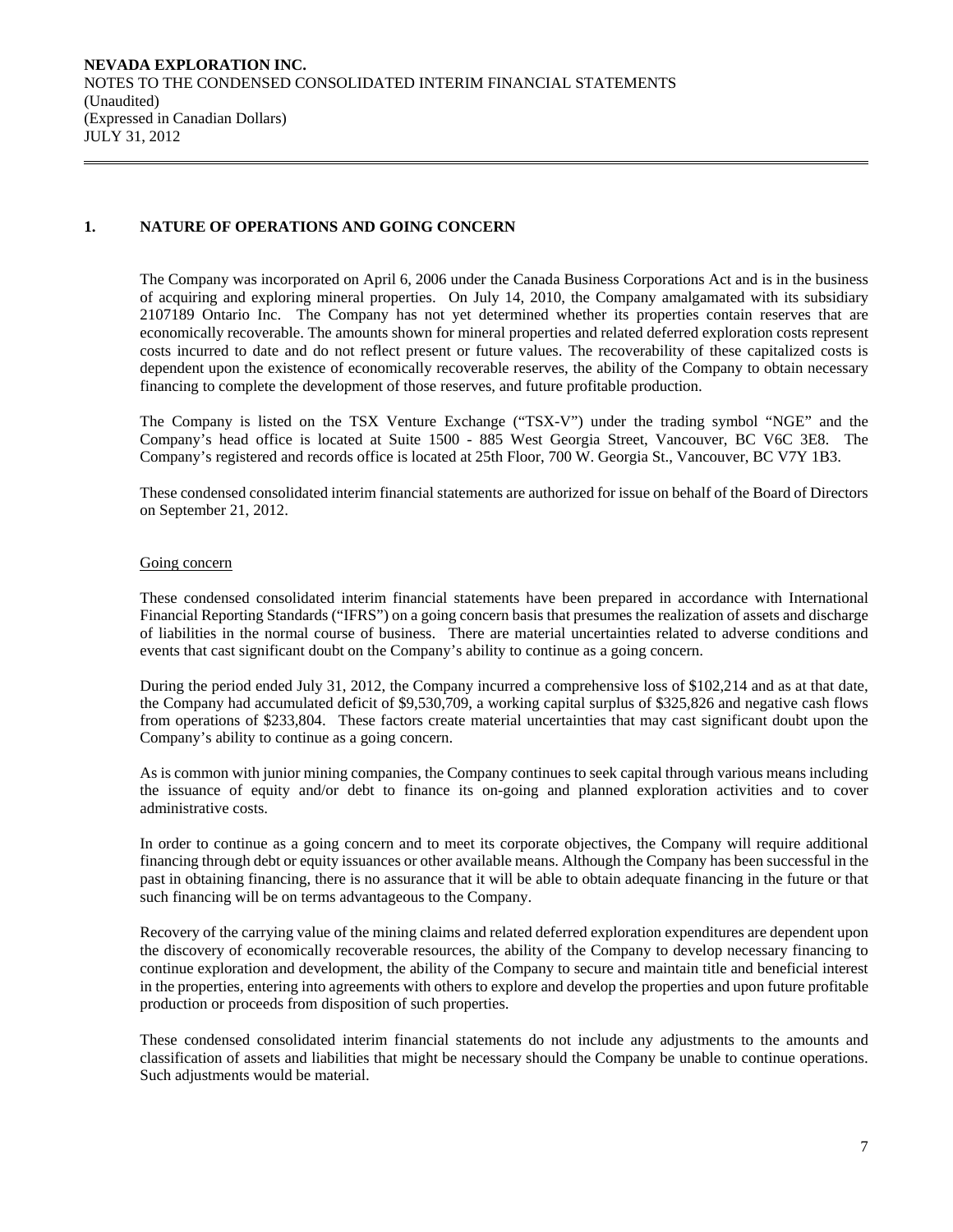# **2. SIGNIFICANT ACCOUNTING POLICIES**

#### **(a) Statement of Compliance**

 These condensed consolidated interim financial statements have been prepared in accordance with IAS 34, *Interim Financial Reporting* ("IAS 34"), as issued by the International Accounting Standards Board ("IASB") and interpretations issued by the IFRS Interpretations Committee (IFRICs). Accordingly, they do not include all of the information required for full annual financial statements by International Financial Reporting Standards ("IFRS") for complete financial statements for year end reporting purposes. Results for the period ended July 31, 2012, are not necessarily indicative of future results.

 The accounting policies applied by the Company in these condensed consolidated interim financial statements other than as noted in Note 2 (b) are the same as those applied by the Company in its most recent annual consolidated financial statements as at and for the year ended April 30, 2012 as filed on SEDAR at www.sedar.com.

# **(b) New Accounting Standards and Amendments to Existing Standards**

#### New and amended standards adopted by the Company

 Effective May 1, 2012, the Company adopted amendments to IFRS 7, *Financial Instruments: Disclosures* that were issued by the IASB. The application of these amendments has not had any material impact on current and prior year disclosures but may affect disclosures for future transactions or arrangements.

### New or revised standards and amendments to existing standards not yet effective

 The Company has not applied the following new or revised standards and amendments that have been issued but are not yet effective at July 31, 2012:

- (i) Effective for annual periods beginning on or after July 1, 2012
	- Amendments to IAS 1, *Presentation of Financial Statements*
- (ii) Effective for annual periods beginning on or after January 1, 2013
	- New standard IFRS 10, *Consolidated Financial Statements*
	- New standard IFRS 11, *Joint Arrangements*
	- New standard IFRS 12, *Disclosure of Interests in Other Entities*
	- New standard IFRS 13, *Fair Value Measurement*
	- Reissued IAS 27, *Separate Financial Statements*
	- Reissued IAS 28, *Investments in Associates and Joint Ventures*
- (iii) Effective for annual periods beginning on or after January 1, 2015
	- New standard IFRS 9, *Financial Instruments, Classification and Measurement*

The Company is currently assessing the impact that these standards will have on the Company's consolidated financial statements.

# **3. ACCOUNTS RECEIVABLE**

The Company's receivables arise from two main sources: Harmonized Sales Tax ("HST") receivable due from Canadian government taxation authorities and trade accounts receivable. These are broken down as follows: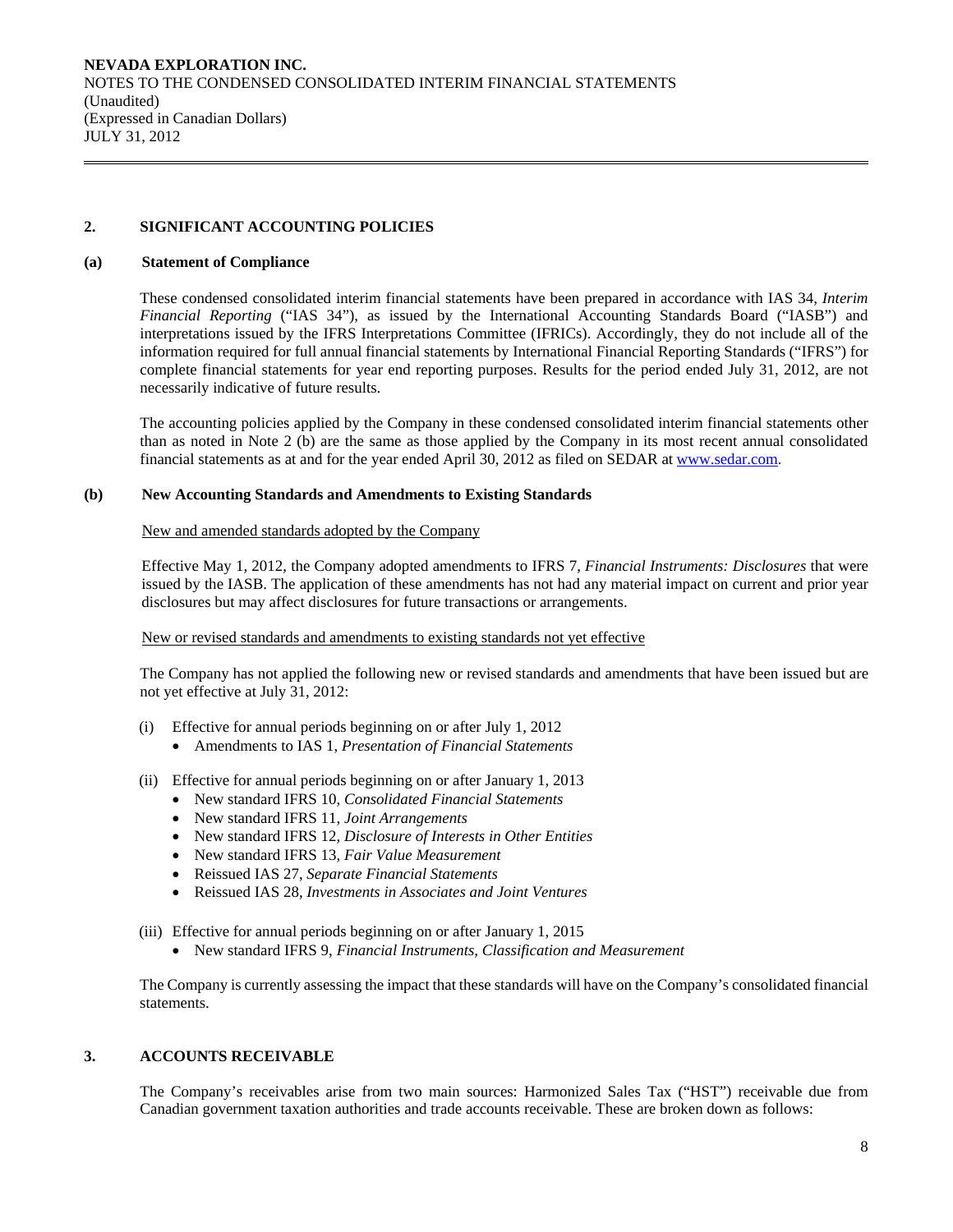# **3. ACCOUNTS RECEIVABLE** (cont'd...)

|                                       |    | July 31,<br>2012    | April 30,<br>2012 |
|---------------------------------------|----|---------------------|-------------------|
| HST receivable<br>Accounts receivable | \$ | 21,813 \$<br>61,572 | 15,190<br>-       |
| Total                                 | S  | 83,385              | 15,190            |

# **4. PREPAID EXPENSES**

The prepaid expenses for the Company are as follows:

|                                         | July 31,<br>2012 | April 30,<br>2012 |
|-----------------------------------------|------------------|-------------------|
| Security deposit for rental of premises | 15,523 \$        | 16,279            |

# **5. RELATED PARTY TRANSACTIONS**

 During the period ended July 31, 2012, the Company paid or accrued \$18,650 (2011 - \$25,000) in professional fees to a firm in which the Chief Financial Officer of the Company is a partner.

During the period ended July 31, 2012, the Company entered into an Exploration and Option to Joint Venture Agreement with Spruce Ridge Resources Ltd. ("Spruce Ridge") on the Company's Fletcher Junction Project. A Director of the Company is also an Officer and Director of Spruce Ridge.

The amounts due to related parties are as follows:

|                                                        | July 31,<br>2012 | April 30,<br>2012 |
|--------------------------------------------------------|------------------|-------------------|
| Firm of which the Chief Financial Officer is a partner | 35,888           | 32,136            |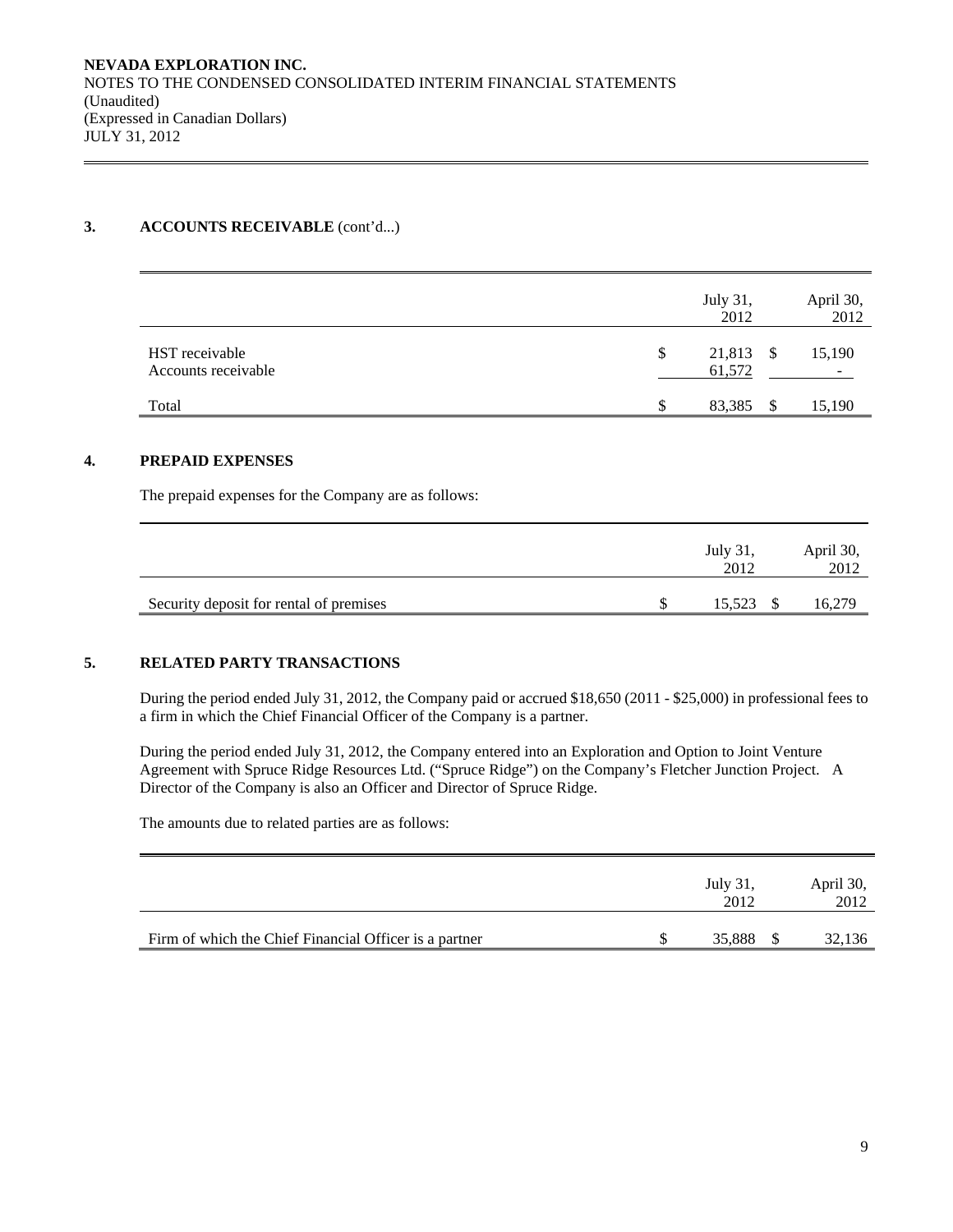# **6. EQUIPMENT**

|                                 | Exploration<br>equipment |         |     | Vehicles |     | Computer<br>equipment |     | Office<br>equipment | Total                    |
|---------------------------------|--------------------------|---------|-----|----------|-----|-----------------------|-----|---------------------|--------------------------|
|                                 |                          |         |     |          |     |                       |     |                     |                          |
| Cost                            |                          |         |     |          |     |                       |     |                     |                          |
| Balance, April 30, 2012         | \$                       | 238,528 | \$. | 71.087   | \$. | 75,997                | \$. | 76.619              | 462,231<br>\$            |
| Effect of translation           |                          | 13,085  |     | 1,080    |     | 1,154                 |     | 1,693               | 17,012                   |
|                                 |                          |         |     |          |     |                       |     |                     |                          |
| Balance, July 31, 2012          | \$                       | 251.613 | S.  | 72.167   | \$  | 77,151                | \$. | 78,312              | 479,243<br><sup>\$</sup> |
| <b>Accumulated amortization</b> |                          |         |     |          |     |                       |     |                     |                          |
|                                 |                          |         |     |          |     |                       |     |                     |                          |
| Balance, April 30, 2012         |                          | 147,537 |     | 59,427   |     | 21,662                |     | 71,165              | 299,791                  |
| Amortization                    |                          | 10.849  |     | 3.608    |     |                       |     | 2.923               | 17,380                   |
| Effect of translation           |                          | 2,241   |     | 903      |     | 329                   |     | 1,610               | 5,083                    |
|                                 |                          |         |     |          |     |                       |     |                     |                          |
| Balance, July 31, 2012          | \$                       | 160,627 | S.  | 63,938   | \$  | 21,991                | S   | 75,698              | 322,254<br>S.            |
|                                 |                          |         |     |          |     |                       |     |                     |                          |
| <b>Carrying amounts</b>         |                          |         |     |          |     |                       |     |                     |                          |
| As at April 30, 2012            | \$                       | 90.991  | \$. | 11.660   | \$  | 54,335                | \$. | 5.454               | 162,440<br>\$.           |
| As at July 31, 2012             | \$                       | 90,986  | S   | 8,229    | \$  | 55,160                | S   | 2,614               | \$156,989                |

Included in equipment at July 31, 2012 are:

- i) assets under finance lease with a cost of \$118,203 (April 30, 2012 \$116,435) and accumulated amortization of \$82,398 (April 30, 2012 – \$75,344). The Company recorded amortization of \$5,910 (2011 - \$5,631) on leased assets.
- ii) database not yet available for use with a cost of \$55,160 (April 30, 2012 \$54,538). No amortization has been taken on this computer equipment in the current period.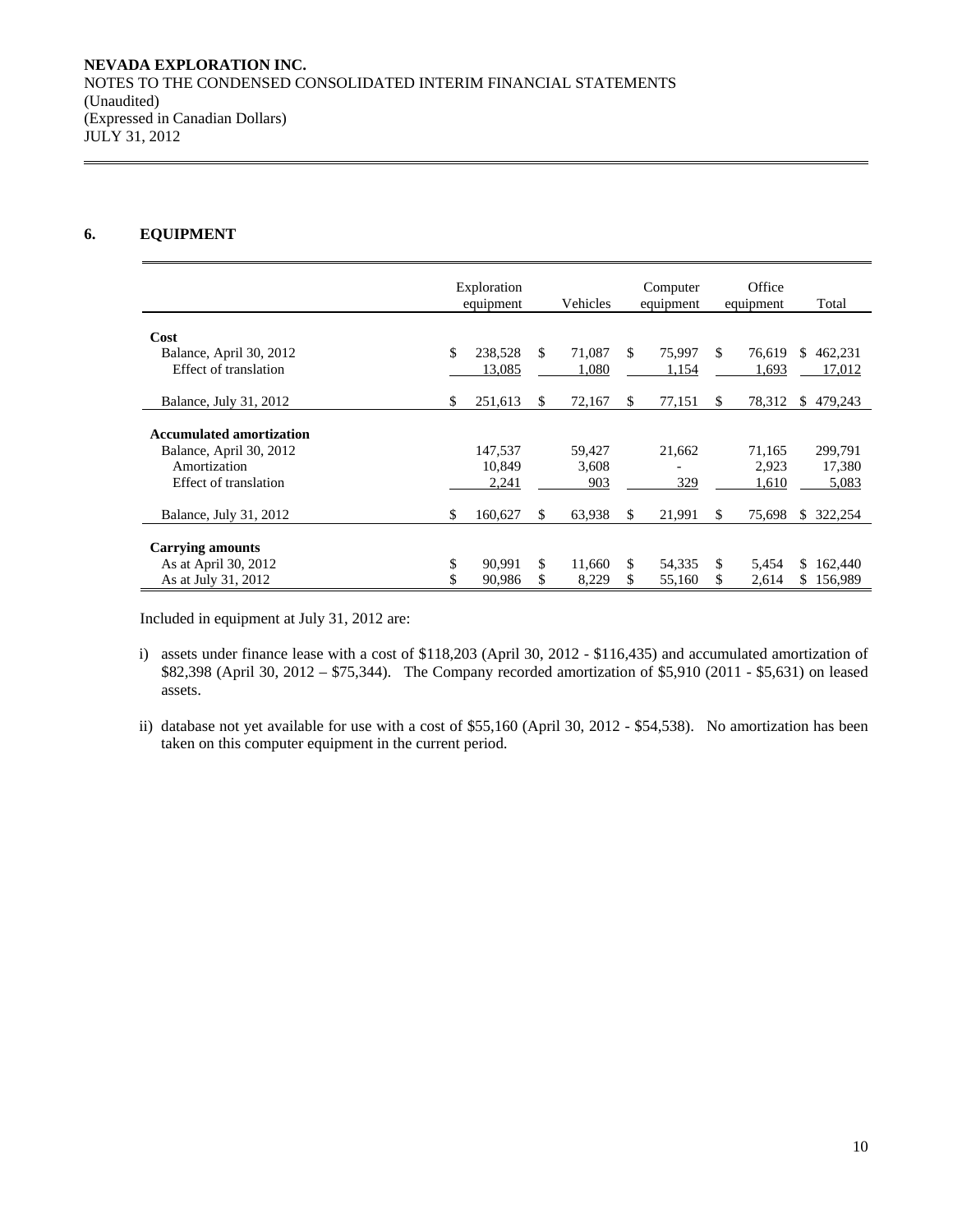NOTES TO THE CONDENSED CONSOLIDATED INTERIM FINANCIAL STATEMENTS (Unaudited) (Expressed in Canadian Dollars) JULY 31, 2012

### **7. EXPLORATION AND EVALUATION ASSETS**

As at July 31, 2012:

|                               | AW             | <b>BU</b>      | <b>FJ</b>   | HP            | JU                       | KC            | RP            | SP                       | <b>WF</b>                | <b>TOTAL</b> |
|-------------------------------|----------------|----------------|-------------|---------------|--------------------------|---------------|---------------|--------------------------|--------------------------|--------------|
| <b>Acquisition costs</b>      |                |                |             |               |                          |               |               |                          |                          |              |
| Balance – beginning of period | 164,063<br>\$. | 399.961<br>\$. | \$ 267,010  | 56,520        | 56,360<br>S.             | 644,510<br>S. | 192,187<br>S. | 301,753<br>Ж             | 200,844<br>\$.           | \$2,383,208  |
| Additions - cash              |                |                |             |               |                          |               | 5,015         | 30,978                   |                          | 35,993       |
| Effect of translation         | 2,456          | 5,988          | 3,998       | 846           | 2,341                    | 9,650         | 2,953         | 4,982                    | 3,007                    | 36,221       |
|                               |                |                |             |               |                          |               |               |                          |                          |              |
| Balance – end of period       | 166,519        | 405,949        | 271,008     | 57,366        | 158,701                  | 654,160       | 200,155       | 337,713                  | 203,851                  | 2,455,422    |
| <b>Exploration costs</b>      |                |                |             |               |                          |               |               |                          |                          |              |
| Balance – beginning of period | 624,356        | 869,907        | 1,012,327   | 764,783       | 60,104                   | 54,234        | 64,165        | 85,739                   | 84,080                   | 3,619,695    |
| Drilling                      | 5,446          | 9,975          |             |               |                          | 6,076         |               |                          |                          | 21,497       |
| Geophysics                    |                |                |             |               | $\overline{\phantom{a}}$ | 11,361        |               | $\overline{\phantom{a}}$ | $\overline{\phantom{a}}$ | 11,361       |
| Geological                    | 1,755          | 3,753          |             | 849           | $\overline{\phantom{0}}$ | 6,938         |               |                          | $\overline{\phantom{0}}$ | 13,295       |
| Travel                        | 493            | 1,699          | 161         |               |                          | 207           |               |                          |                          | 2,560        |
| <b>Effect of translation</b>  | 9,463          | 13,256         | 15,159      | 11,463        | 900                      | 1,180         | 961           | 1,284                    | .259                     | 54,925       |
| Balance – end of period       | 641,513        | 898,590        | 1,027,647   | 777,095       | 61,004                   | 79,996        | 65,126        | 87,023                   | 85,339                   | 3,723,333    |
| <b>Total costs</b>            | 808,032<br>\$  | \$1,304,539    | \$1,298,655 | 834,461<br>S. | 219,705<br>S.            | 734,156<br>S. | 265,281<br>Ж. | 424,736                  | 289,190<br>SS.           | \$6,178,755  |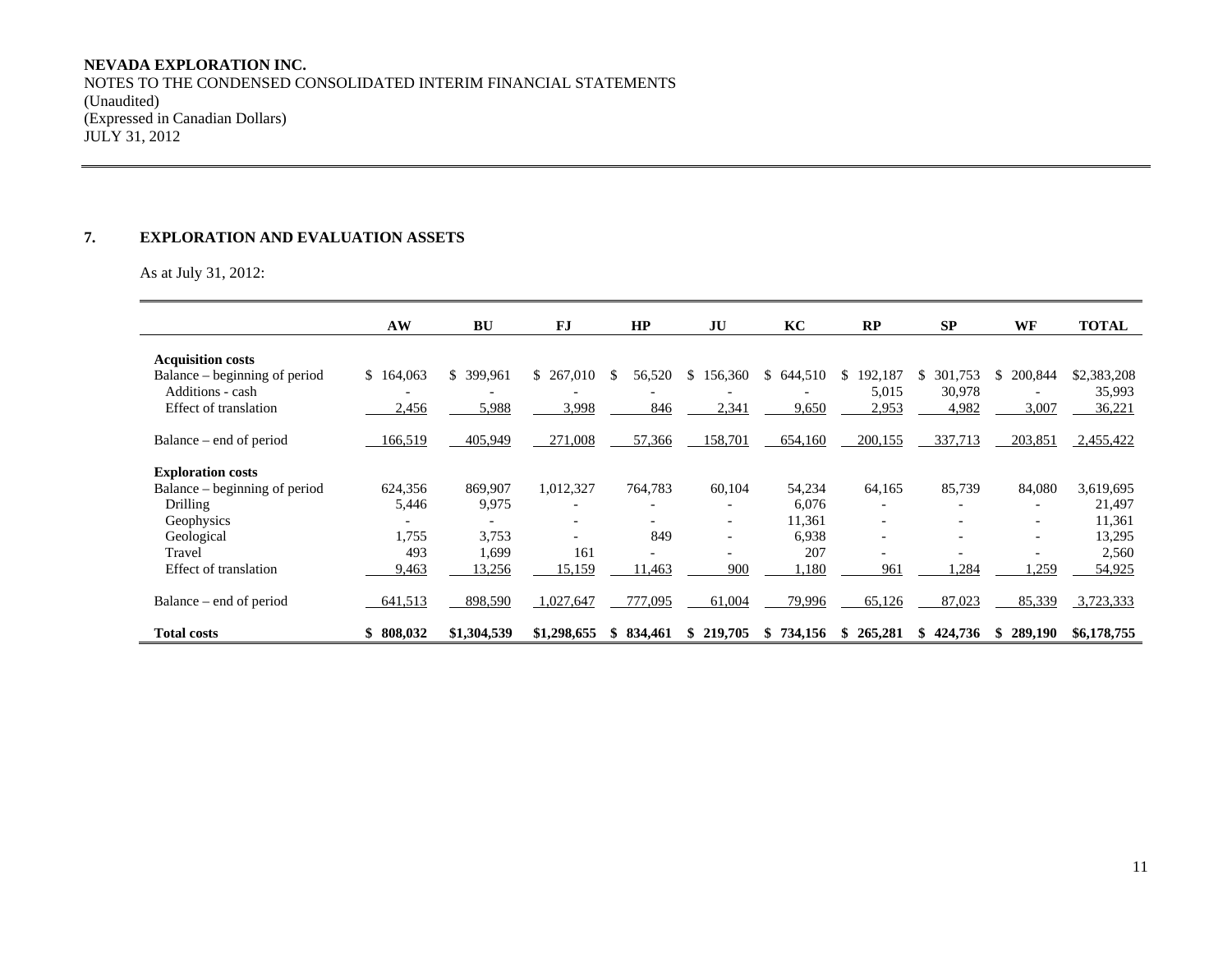NOTES TO THE CONDENSED CONSOLIDATED INTERIM FINANCIAL STATEMENTS (Unaudited) (Expressed in Canadian Dollars) JULY 31, 2012

#### **7. EXPLORATION AND EVALUATION ASSETS**

As at April 30, 2012:

|                                              | AW                 | <b>BU</b>                 | <b>FJ</b>                | HP           | JU      | KC                       | RP                       | <b>SP</b>                | WF                       | <b>TOTAL</b>         |
|----------------------------------------------|--------------------|---------------------------|--------------------------|--------------|---------|--------------------------|--------------------------|--------------------------|--------------------------|----------------------|
| <b>Acquisition costs</b>                     |                    |                           |                          |              |         |                          |                          |                          |                          |                      |
| Balance – beginning of year                  | \$238,492          | $\mathbb{S}^-$<br>344,641 | \$<br>238,965            | \$<br>33,461 | 126,760 | 483,426<br>S.            | 160,954<br>\$            | \$237,356                | 174,499<br>S.            | \$2,038,554          |
| Additions - cash<br>Option payments received | 2,254<br>(83, 129) | 39,605                    | 17,554                   | 20,838       | 23.456  | 135,760                  | 23,682                   | 52,541                   | 18,454                   | 334,144<br>(83, 129) |
| Effect of translation                        | 6,446              | 15,715                    | 10,491                   | 2,221        | 6,144   | 25,324                   | 7,551                    | 11,856                   | 7,891                    | 93,639               |
| Balance – end of year                        | 164,063            | 399,961                   | 267,010                  | 56,520       | 156,360 | 644,510                  | 192,187                  | 301,753                  | 200,844                  | 2,383,208            |
| <b>Exploration costs</b>                     |                    |                           |                          |              |         |                          |                          |                          |                          |                      |
| Balance – beginning of year                  | 587,098            | 835,727                   | 972,551                  | 722,804      | 57,078  | 49,910                   | 60,980                   | 81,706                   | 80,776                   | 3,448,630            |
| Drilling                                     | 12,726             |                           |                          |              |         | 2,193                    |                          |                          | $\overline{\phantom{0}}$ | 14,919               |
| Geological                                   |                    | $\overline{\phantom{0}}$  | $\overline{\phantom{a}}$ | 11,549       | 664     | $\overline{\phantom{a}}$ | 664                      | 664                      | $\overline{\phantom{a}}$ | 13,541               |
| Travel                                       |                    |                           | $\overline{\phantom{0}}$ | 382          |         | $\overline{\phantom{0}}$ | $\overline{\phantom{0}}$ | $\overline{\phantom{0}}$ |                          | 382                  |
| Effect of translation                        | 24,332             | 34,180                    | 39,776                   | 30,048       | 2,362   | 2,131                    | 2,521                    | 3,369                    | 3,304                    | 142,223              |
| Balance – end of year                        | 624,356            | 869,907                   | 1,012,327                | 764,783      | 60,104  | 54,234                   | 64,165                   | 85,739                   | 84,080                   | 3,619,695            |
| <b>Total costs</b>                           | 788,419<br>SS.     | \$1,269,868               | \$1,279,337              | \$821,303    | 216,464 | 698.744<br>S.            | 256,352<br>\$.           | 387,492<br>Ж.            | 284,924<br>S.            | \$6,002,903          |

,我们也不会有什么。""我们的人,我们也不会有什么?""我们的人,我们也不会有什么?""我们的人,我们也不会有什么?""我们的人,我们也不会有什么?""我们的人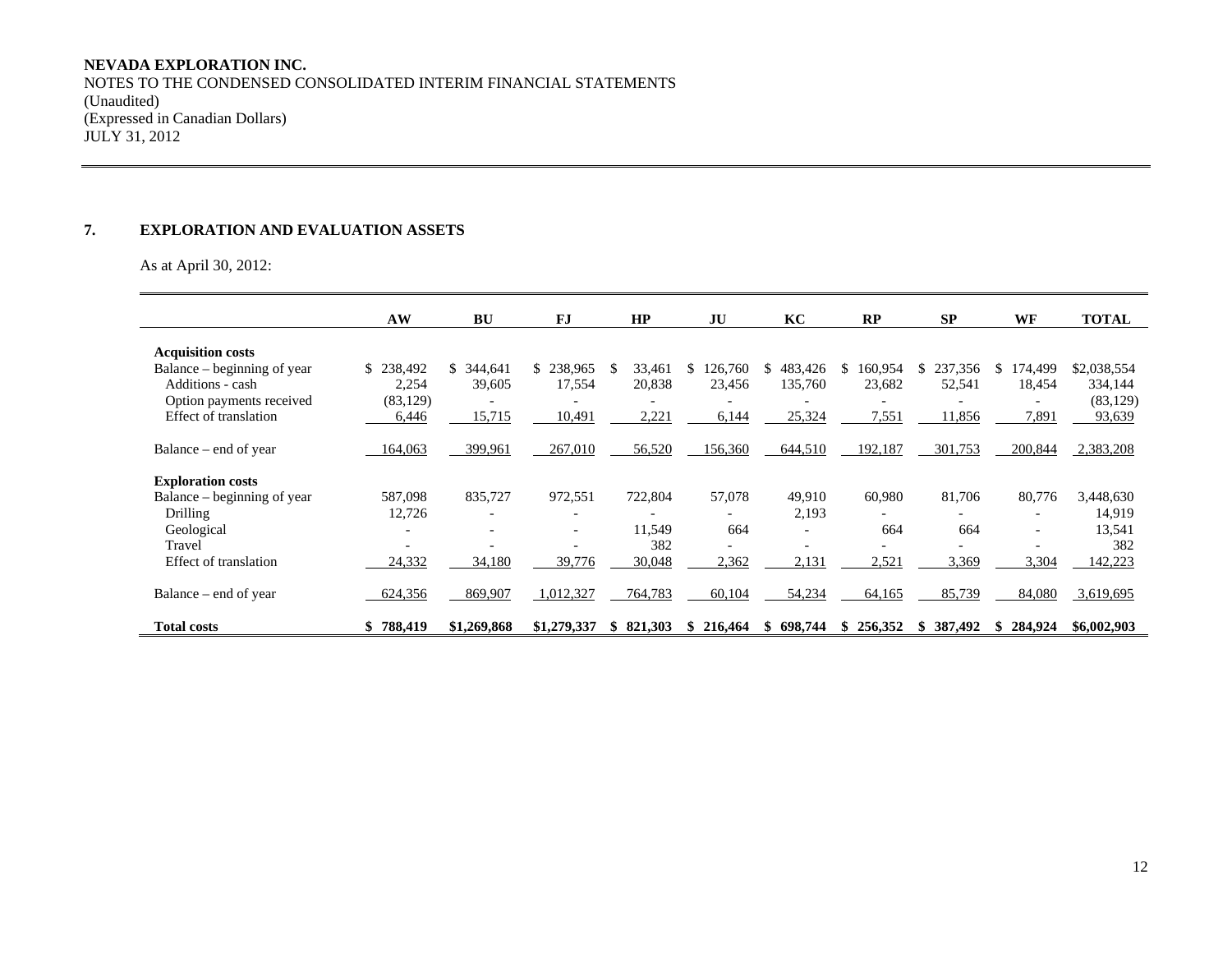# **7. EXPLORATION AND EVALUATION ASSETS** (cont'd….)

# **Awakening (AW)**

The Awakening Project is located in Humboldt County, Nevada, approximately 50 km north-northwest of Winnemucca, Nevada. The Company has a 100% interest in 432 claims (approx.  $35.9 \text{ km}^2$ ) at Awakening.

On July 1, 2008, the Company entered into a Mining Lease agreement with DIR Exploration Inc. ("DIR") on 15 claims (approx. 120 hectares). Based on the results of the Company's work to date at the Awakening Project, the Company has focused its exploration on areas within the claims controlled directly by NGE; accordingly, NGE terminated the Mining Lease during the period ended July 31, 2012.

On June 4, 2010, the Company entered into an Exploration and Option to Joint Venture Agreement with Northgate Minerals Corp. ("Northgate"), whereby Northgate could earn a joint venture interest in the Awakening Gold Project.

In October, 2011, Northgate was acquired by AuRico Gold Inc. ("AuRico"), and during the year ended April 30, 2012, AuRico elected to terminate the Agreement and retains no interest in the project.

# **Bull Creek (BU)**

The Bull Creek Project is located in Humboldt County, Nevada, approximately 60 km west-northwest of Winnemucca, Nevada. The Company has a 100% interest in 264 claims (approx. 21.9 km<sup>2</sup>) at Bull Creek.

#### **Fletcher Junction (FJ)**

The Fletcher Junction Project is located in Mineral County, Nevada, approximately 30 km southwest of Hawthorne, Nevada. The Company has a 100% interest in 117 claims (approx. 9.6 km<sup>2</sup>) at the Fletcher Junction Project, subject to a 1.25% net smelter return royalty ("NSR").

During the period ended July 31, 2012, the Company entered into an Exploration and Option to Joint Venture Agreement with Spruce Ridge Resources Ltd. ("Spruce Ridge"), whereby Spruce Ridge may earn a 70% joint venture interest in the property by funding \$2,600,000 in qualifying expenditures and making \$300,000 in payments over 4 years. Subject to TSX approval, Spruce Ridge may elect to pay up to 50% of the payments by issuing Spruce common shares. If Spruce Ridge completes earn-in, Spruce Ridge may earn an additional 15% for a total of 85%, by completing a feasibility report.

# **Hot Pot (HP)**

On September 16, 2005, the Company entered into a Mining Lease Agreement at the Hot Pot Project located in Humboldt County, Nevada, approximately 30 km northwest of Battle Mountain, Nevada. Under the terms of the agreement, the Company is required to make annual payments of US\$20,000 on each anniversary, and the agreement is subject to a 3% NSR to the property owner. The Company also controls 6 claims (approx. 50 hectares) at Hot Pot. All of the Company's mineral interests at Hot Pot are subject to a 1.25% NSR.

On September 16, 2009, the Company entered into an Exploration Agreement with International Enexco Ltd. ("Enexco") whereby Enexco could earn a 51% interest in the Hot Pot Property by drilling 6,000 meters (19,600ft) over three years, with the option to earn an additional 19%, for 70% total, by drilling another 3,000 meters (9,800ft) during the fourth year. During the year ended April 30, 2012, Enexco elected to terminate the agreement and retains no interest in the project.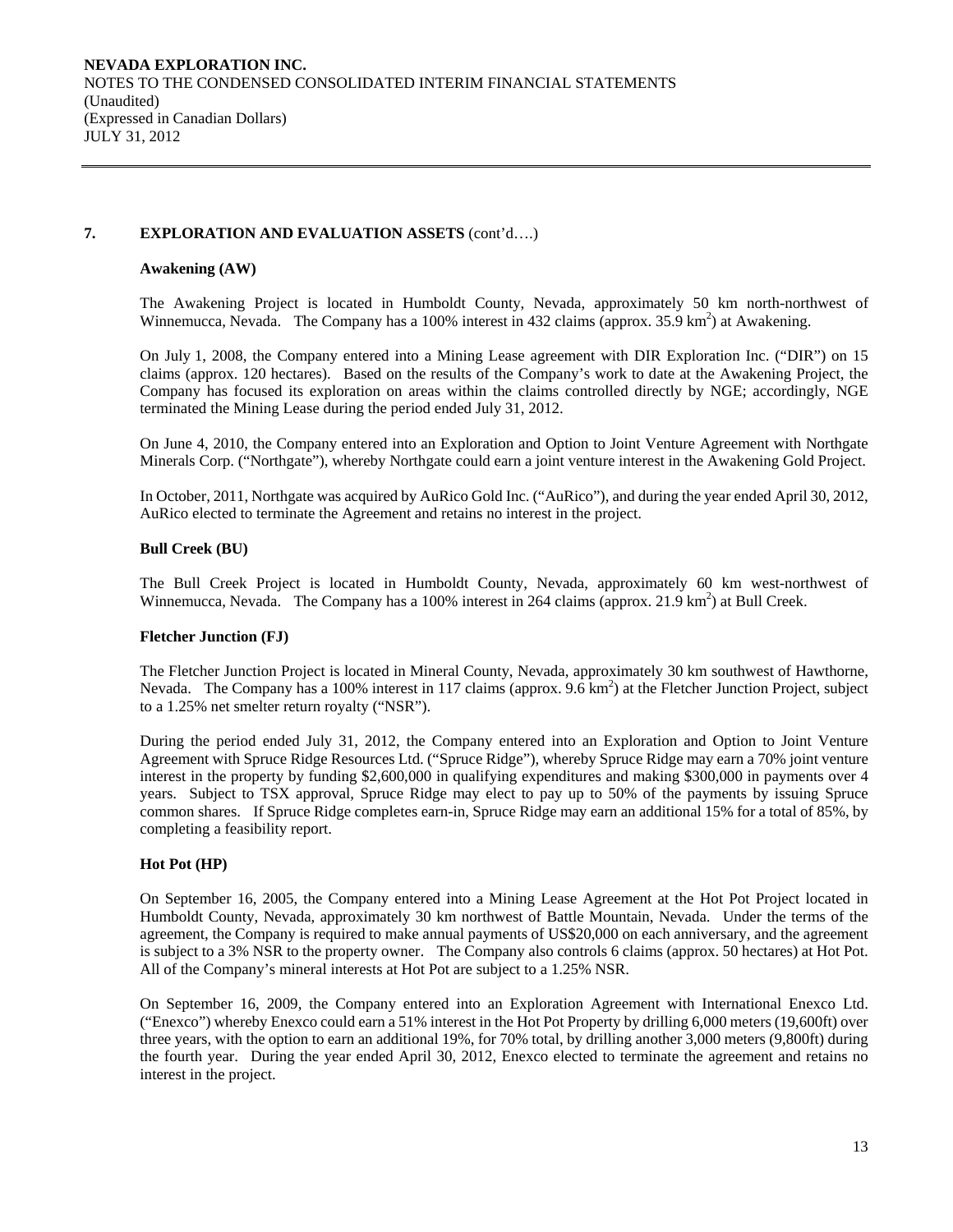# **7. EXPLORATION AND EVALUATION ASSETS** (cont'd….)

# **Jungo (JU)**

The Jungo Property is located in both Humboldt and Pershing Counties, Nevada, approximately 60 km west of Winnemucca, Nevada. The Company has a 100% interest in 156 claims (approx.  $13.0 \text{ km}^2$ ) at Jungo.

# **Kelly Creek (KC)**

The Kelly Creek Project is located in Humboldt County, Nevada, approximately 40 km north-northwest of Battle Mountain, Nevada. The Company has a 100% interest in 581 claims (approx. 48.5 km<sup>2</sup>) at Kelly Creek.

On October 1, 2009, the Company entered into a Mining Lease and Option to Purchase Agreement with Genesis Gold Corporation ("Genesis"). Genesis has 100% interest in 254 claims (approx. 20.2 km<sup>2</sup>) at Kelly Creek under the Agreement, the Company is the Operator and has the option to purchase 100% of the Genesis claims for 100,000 common shares (50,000 shares issued in 2011, 50,000 shares issued in 2010) and US\$1,500,000, subject to a 1.5% Net Smelter Return Royalty ("Royalty"). The Company also has the option to purchase one half of the royalty (0.75%) for US\$750,000. The share issuance transaction is measured at fair value of the shares issued as the fair value of the option payment could not be reliably measured.

The Company shall pay to Genesis advance royalty payments as follows:

| 1 <sup>st</sup> anniversary             | 5.000  | (paid) |
|-----------------------------------------|--------|--------|
| $2nd$ anniversary                       | 10.000 | (paid) |
| $3rd$ and $4th$ anniversary             | 10,000 |        |
| $5th$ and each subsequent anniversaries | 50,000 |        |

# **Rye Patch (RP)**

The Rye Patch Project is located in Pershing County, Nevada, approximately 30 km northeast of Lovelock, Nevada. The Company has a 100% interest in 126 claims (approx.  $10.0 \text{ km}^2$ ) at Rye Patch.

On May 22, 2008, the Company entered into a four year Mining Lease Agreement on an additional 65 hectares, subject to a 2.0% NSR. On November 9, 2010, an amendment to the agreement was made reducing the Company's annual payments from US\$10,000 to US\$5,000 effective May 22, 2010. The amendment also waived the exclusivity of the Company's option to purchase the property for US\$325,000.

On July 21, 2008, the Company entered into a four year Mining Lease Agreement on an additional 16 hectares, subject to a 2% NSR. Under the terms of this agreement the Company is required to make annual payments of US\$6,000, and the Company has the option to purchase this property for US\$30,000. During fiscal 2011 and 2012 the Company did not make the annual payment of US\$6,000 as the Company is trying to re-negotiate this agreement. The Company has attempted to contact the owner and has not received a notice of default.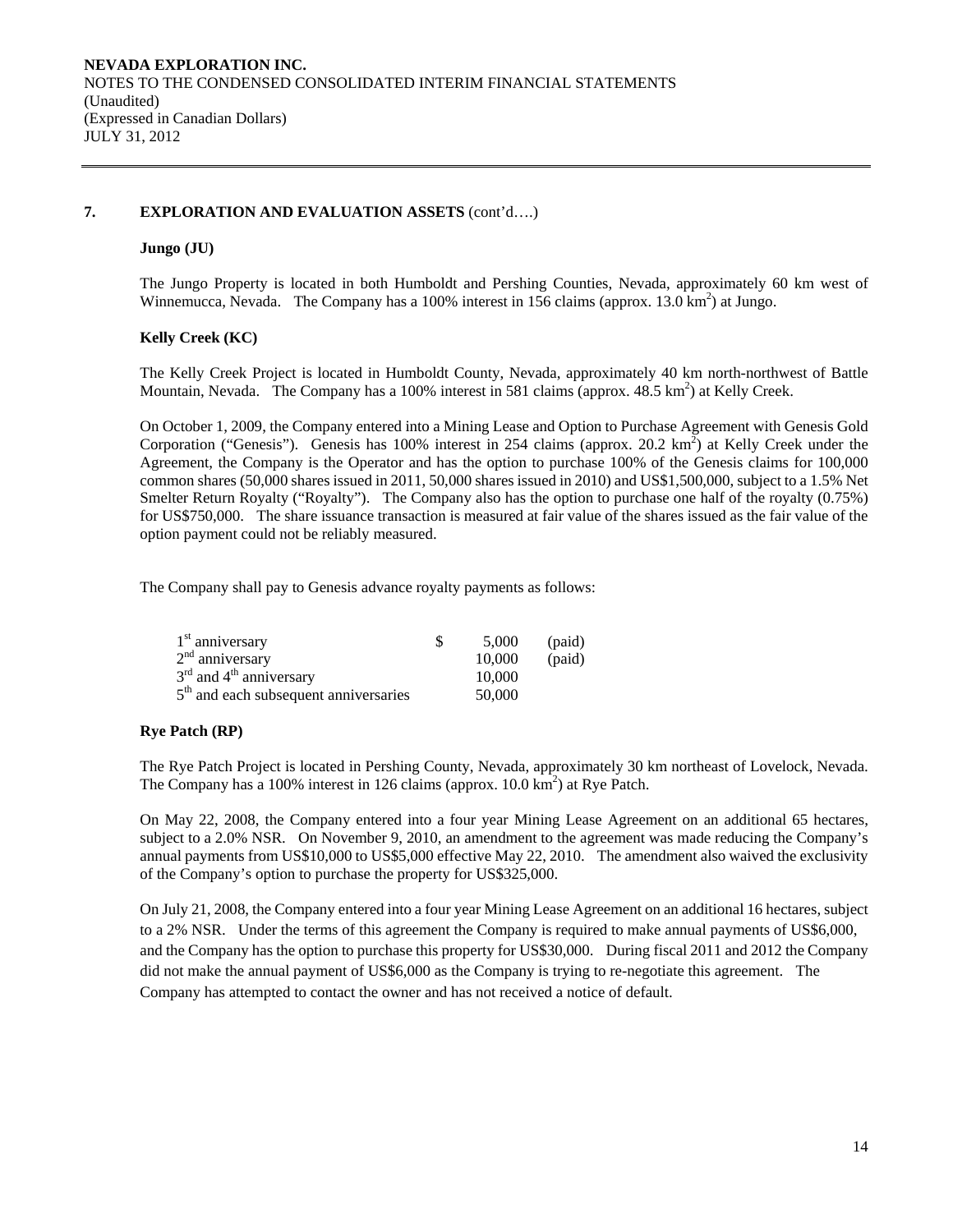# **7. EXPLORATION AND EVALUATION ASSETS** (cont'd….)

#### **Sand Pass (SP)**

The Sand Pass Project is located in Humboldt County, Nevada, approximately 10 km north of Winnemucca, Nevada. The Company has a 100% interest in 145 claims (approx. 12.0  $\text{km}^2$ ) at Sand Pass, and on July 10, 2008, the Company entered into a Mining Lease agreement for another 9.4 km<sup>2</sup> with multiple parties, subject to a 2% NSR. Under the terms of the agreement, the Company is required to make minimum lease payments of US\$31,000 each anniversary, which is being fulfilled every year.

#### **Whiskey Flats (WF)**

The Whiskey Flats Project is located in Mineral County, Nevada, approximately 20 km south of Hawthorne, Nevada. The Company has a 100% interest in 123 claims  $(9.4 \text{ km}^2)$  at Whiskey Flats.

# **8. DEPOSITS AND BONDS**

|                                                                              | July 31,<br>2012       | April 30,<br>2012 |
|------------------------------------------------------------------------------|------------------------|-------------------|
| Security deposits <sup>(1)</sup><br>Reclamation bond deposits <sup>(2)</sup> | \$<br>11,500<br>82,840 | 11,500<br>81,601  |
|                                                                              | 94,340                 | 93,101            |

(1) Security deposits consists of a \$11,500 guaranteed investment certificate ("GIC") maturing on August 3, 2013 and bearing interest at prime. The GIC is used to secure the credit limit on a credit card.

(2) Reclamation deposits are required by the U.S. Bureau of Land Management ("BLM") and the U.S. Forest Service ("USFS") to ensure that any reclamation and clean-up work required on the Company's properties will be completed to the satisfaction of the BLM and the USFS. The Company does not have any asset retirement obligations as of July 31, 2012.

# **9. ACCOUNTS PAYABLES AND ACCRUED LIABILITIES**

Payables and accrued liabilities for the Company are as follows:

|                                                        | July 31,<br>2012       |    | April 30,<br>2012 |
|--------------------------------------------------------|------------------------|----|-------------------|
| Customer prepayments<br>Trade payables                 | \$<br>88,216<br>74,966 | -S | 67,138<br>62,000  |
| Due to related parties (Note 5)<br>Accrued liabilities | 35,888<br>28,922       |    | 32,136<br>51,102  |
| Salaries payable                                       | 2,090                  |    | 21,287            |
| Total                                                  | \$<br>230,082          | \$ | 233,663           |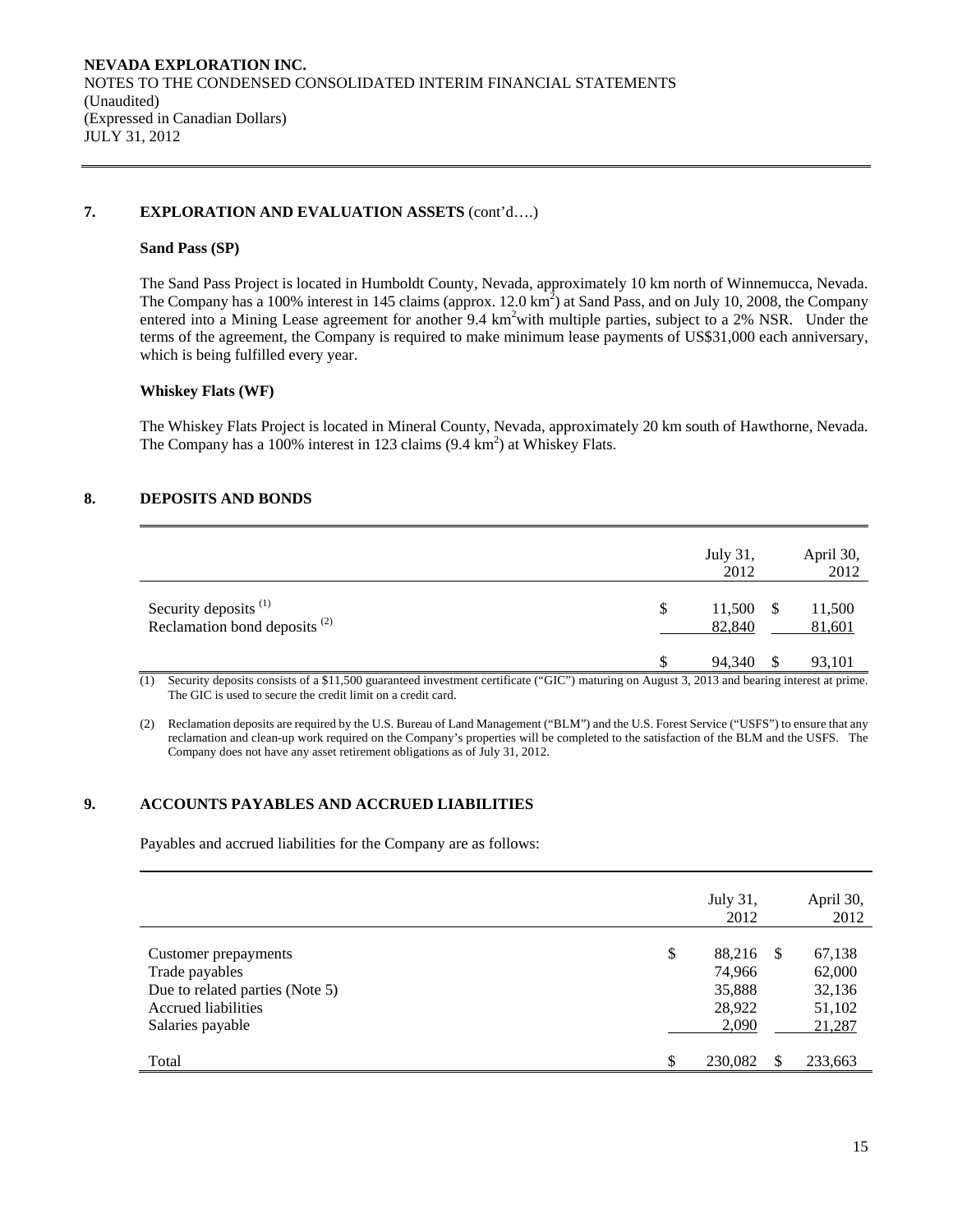# **10. FINANCE LEASE OBLIGATIONS**

The Company has a finance lease obligation for a leased vehicle, with blended monthly payments of principal and interest of US\$677 and bearing interest at a rate of 1.93% per annum.

|                                                                      |    | July 31,<br>2012         |               | April 30,<br>2012 |
|----------------------------------------------------------------------|----|--------------------------|---------------|-------------------|
| Lease obligations<br>Deduct: amount representing interest            | \$ | 5,348<br>(31)            | <sup>\$</sup> | 7,253<br>(69)     |
| Present value of minimum lease payments due<br>Less: current portion |    | 5,317<br>(5,317)         |               | 7,184<br>(7, 184) |
|                                                                      | £. | $\overline{\phantom{0}}$ | £.            |                   |

Remaining fiscal principal repayments of the finance lease obligation is \$5,317.

# **11. CAPITAL STOCK**

#### a) Authorized share capital:

As at July 31, 2012, the authorized share capital of the Company was: Unlimited number of common shares without par value; Unlimited number of preferred shares without par value; All issued shares are fully paid.

# b) Issued share capital:

During the period ended July 31, 2012, the Company settled outstanding indebtedness to a vendor of \$20,000 through the issuance of 200,000 common shares of the Company at a deemed price of \$0.10 per common share.

 During the period ended July 31, 2011, the Company completed a non-brokered private placement by issuing 4,650,000 Units at a price of \$0.08 per Unit for total gross proceeds of \$372,000. Each unit consists of one common share and one-half of one non-transferable common share purchase warrant. Each whole warrant entitles the holder to purchase one common share at a price of \$0.12 for a period of one year (expired during the period – Note 12 (b)). Fair value allocated in connection to these warrants was \$37,937. In connection with the private placement, the Company:

- a) paid cash share issuance costs of \$15,280; and
- b) issued 191,000 agent warrants with a fair value of \$3,470, where each agent warrant entitles the holder to purchase one common share at a price of \$0.12 for a period of one year (expired during the period – Note 12 (b)). In the absence of a reliable measurement of the services received, the services have been measured at the fair value of the agent warrants issued.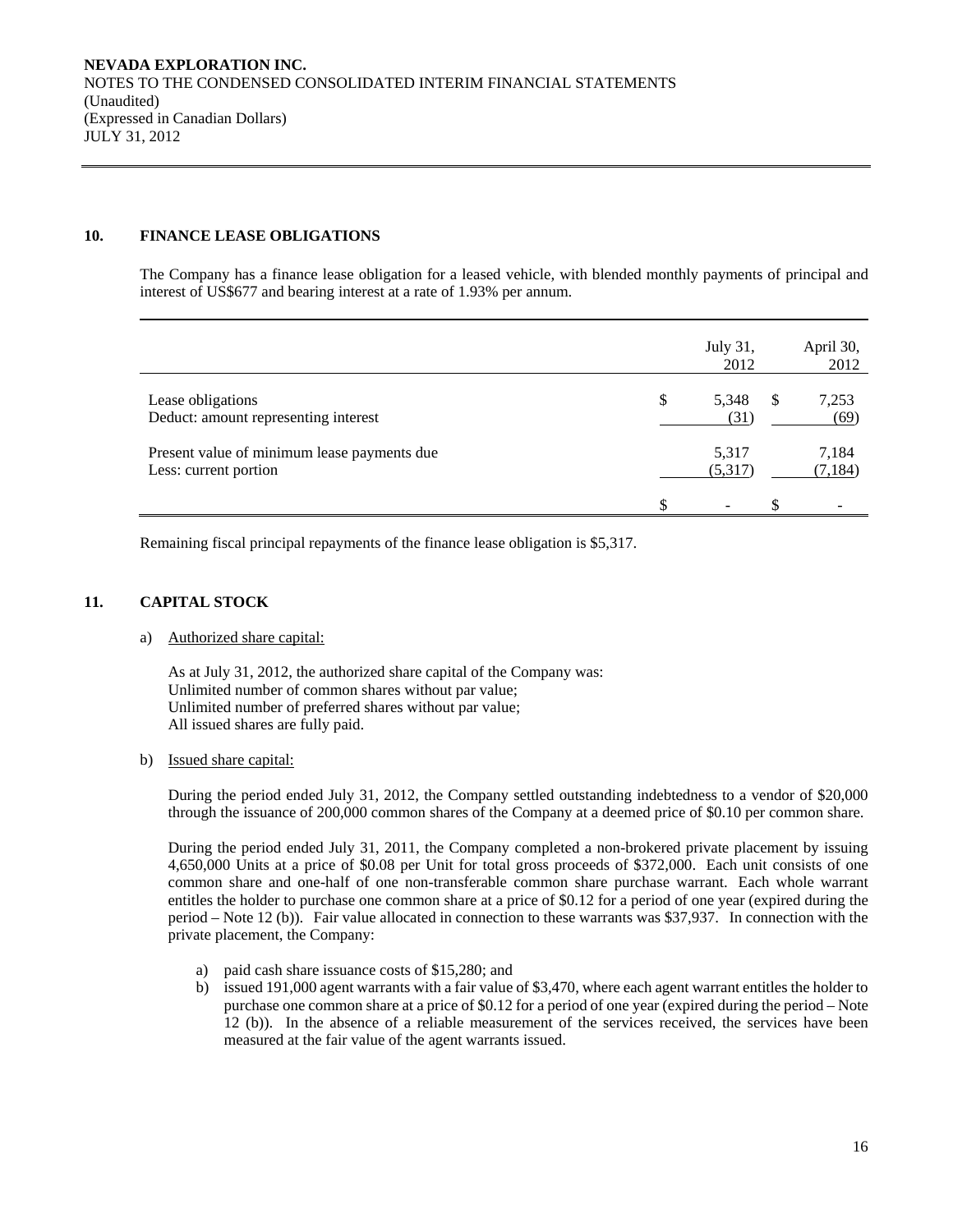### **12. RESERVES**

#### a) Options

The Company has a stock option plan under which it is authorized to grant options to executive officers and directors, employees and consultants enabling them to acquire up to 10% of the issued and outstanding common stock of the Company. Under the plan, the exercise price of each option equals the market price, minimum price or a discounted price of the Company's stock as calculated on the date of grant. The options can be granted for a maximum term of five years, and generally vest over a 3 year period, or as determined by the Company's directors.

During the period ended July 31, 2012, the Company recorded share-based payment expense of \$2,634 for unvested options at fiscal year 2012 which vested during the period.

During the period ended July 31, 2011, the Company recorded share-based payment expense of \$1,821 for unvested options at fiscal year 2011 which vested during the comparative period.

|  |  |  |  |  | A continuity of share purchase options for the period ended July 31, 2012 is as follows: |
|--|--|--|--|--|------------------------------------------------------------------------------------------|
|--|--|--|--|--|------------------------------------------------------------------------------------------|

|                                                        | Exercise | April 30, |         |                          | July 31,     |             |
|--------------------------------------------------------|----------|-----------|---------|--------------------------|--------------|-------------|
| Expiry date                                            | price    | 2012      | Granted | Expired                  | 2012         | Exercisable |
|                                                        |          |           |         |                          |              |             |
| June 8, 2012                                           | 0.95     | 150,000   |         | (150,000)                |              |             |
| June 11, 2012                                          | 1.00     | 150,000   |         | (150,000)                |              |             |
| March 4, 2013                                          | 0.10     | 550,000   |         |                          | 550,000      | 550,000     |
| June 10, 2013                                          | 0.15     | 200,000   |         | $\overline{\phantom{a}}$ | 200,000      | 200,000     |
| September 30, 2014                                     | 0.16     | 250,000   |         |                          | 250,000      | 250,000     |
| September 30, 2014                                     | 0.10     | 900,000   |         |                          | 900,000      | 900,000     |
| November 17, 2014                                      | 0.10     | 600,000   |         |                          | 600,000      | 600,000     |
| December 31, 2015                                      | 0.10     | 3.100.000 |         |                          | 3,100,000    | 3,100,000   |
| August 9, 2016                                         | 0.10     | 2,500,000 |         |                          | 2,500,000    | 2,437,500   |
| Total                                                  |          | 8,400,000 |         | (300,000)                | 8,100,000    | 8,037,500   |
| Weighted average exercise price                        |          | 0.13      |         | 0.98                     | 0.10         | 0.10        |
| Weighted average remaining life of options outstanding |          |           |         |                          | $3.09$ years |             |

#### b) Warrants

A continuity of warrants for the period ended July 31, 2012 is as follows:

| Expiry date                                                                                                                                                                                                                                                      | Exercise<br>price    | April 30, 2012                      | Granted                  | Expired                                 | July 31,<br>2012       | Exercisable |
|------------------------------------------------------------------------------------------------------------------------------------------------------------------------------------------------------------------------------------------------------------------|----------------------|-------------------------------------|--------------------------|-----------------------------------------|------------------------|-------------|
| July 30, 2012<br>$(i)$ , $(iv)$<br>August 4, 2012<br>(ii), (iv), (v)<br>April 16, 2014<br>(iii), (iv)                                                                                                                                                            | 0.12<br>0.12<br>0.14 | 2,516,000<br>1,272,200<br>5.278,000 | $\overline{\phantom{a}}$ | (2,516,000)<br>$\overline{\phantom{a}}$ | 1,272,200<br>5.278,000 | 1,272,200   |
| Total                                                                                                                                                                                                                                                            |                      | 9,066,200                           |                          | (2,516,000)                             | 6,550,200              | 1,272,200   |
| Weighted average exercise price<br>$(1)$ $(1)$ $(1)$ $(0)$ $(0)$ $(1)$ $(1)$ $(0)$ $(1)$ $(0)$ $(1)$ $(1)$ $(1)$ $(1)$ $(1)$ $(1)$ $(1)$ $(1)$ $(1)$ $(1)$ $(1)$ $(1)$ $(1)$ $(1)$ $(1)$ $(1)$ $(1)$ $(1)$ $(1)$ $(1)$ $(1)$ $(1)$ $(1)$ $(1)$ $(1)$ $(1)$ $(1)$ |                      | 0.13                                |                          | 0.12                                    | 0.14                   | 0.12        |

(i) includes  $191,000$  agent warrants<br>(ii) includes  $97,200$  agent warrants

includes 97,200 agent warrants

(iii) includes 728,000 agent warrants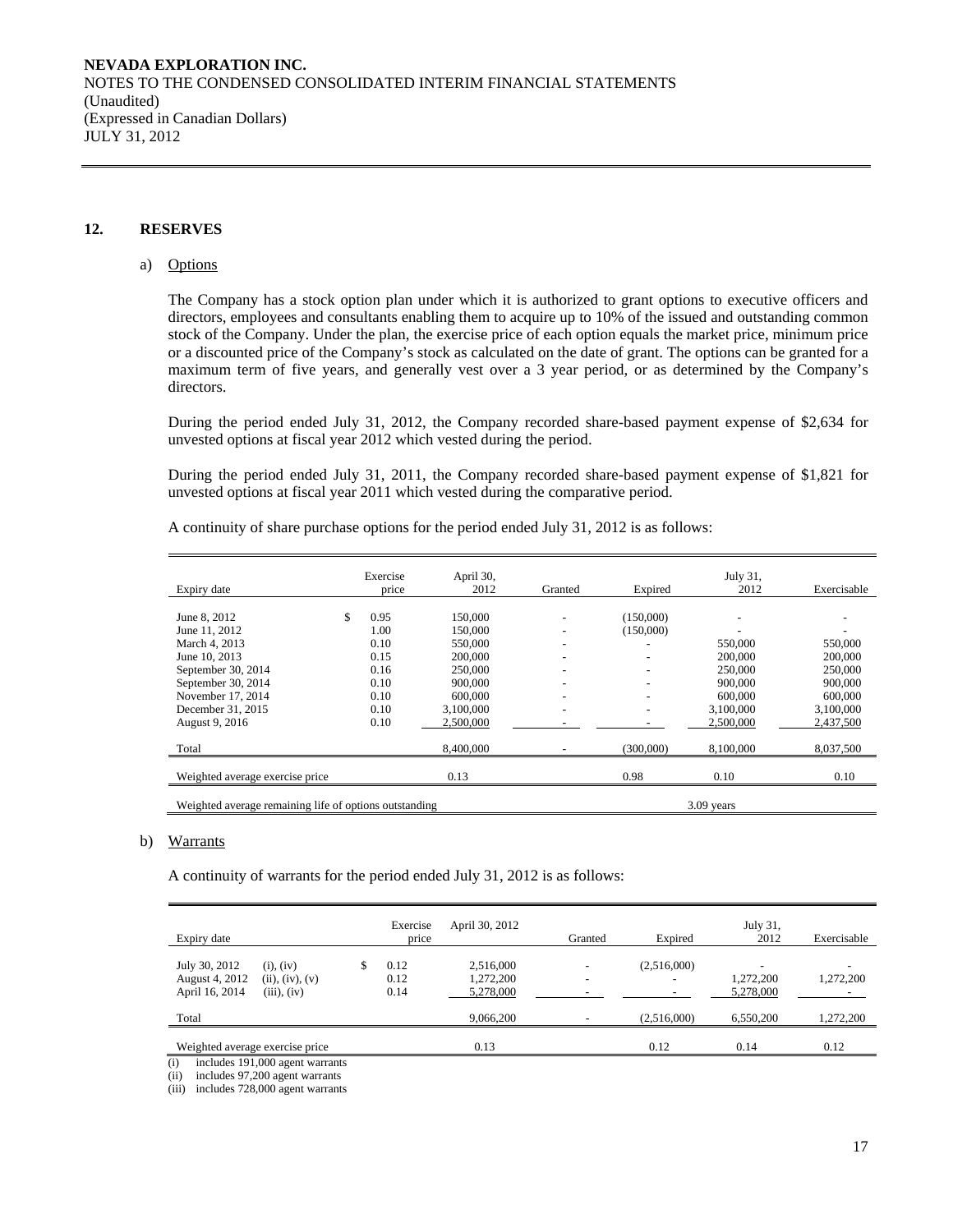#### **12. RESERVES** (cont'd…)

- b) Warrants (cont'd…)
	- (iv) if on any 20 consecutive trading days after the issuance of the units, the closing price of the common shares of the Company quoted on the TSX-V exceeds \$0.22, the Company may accelerate the expiry date of the warrants to 30 days after the date on which the Company gives notice to the warrant holder. The Company has not given notice to the warrant holders since the date of issuance.
	- (v) expired unexercised subsequent to period ended July 31, 2012.

The following weighted average assumptions were used for the Black-Scholes valuation of warrants granted during the period:

|                                                      | Granted<br>three months<br>ended<br>July 31,<br>2012 | Granted<br>three months<br>ended<br>July 31,<br>2011 |
|------------------------------------------------------|------------------------------------------------------|------------------------------------------------------|
| Share price                                          | $\overline{\phantom{0}}$                             | \$0.08                                               |
| Risk-free interest rate                              | $\overline{\phantom{0}}$                             | 1.57%                                                |
| Expected life of warrants                            | $\overline{\phantom{a}}$                             | 1 year                                               |
| Annualized volatility based on historical volatility | $\overline{\phantom{0}}$                             | 89.72%                                               |
| Dividend rate                                        | $\overline{\phantom{0}}$                             | $0.00\%$                                             |
| Fair value per warrant                               |                                                      | \$0.02                                               |

# **13. SUPPLEMENTAL DISCLOSURE WITH RESPECT TO CASH FLOWS**

The Company had the following significant non-cash transactions:

During the period ended July 31, 2012, the Company:

- i) incurred exploration and evaluation expenditures of \$28,589 included in accounts payable and accrued liabilities.
- ii) incurred equipment costs of \$21,422 included in accounts payable and accrued liabilities.

The Company did not have any significant non-cash transactions during the period ended July 31, 2011.

#### **14. COMMITMENTS**

The Company has the following commitments:

- a) The Company has entered into a lease agreement for premises expiring on November 30, 2012. The future minimum non-cancellable lease payments under the operating lease are \$31,000 (US\$31,000).
- b) The Company has various commitments relating to its mineral properties as disclosed in Note 7.